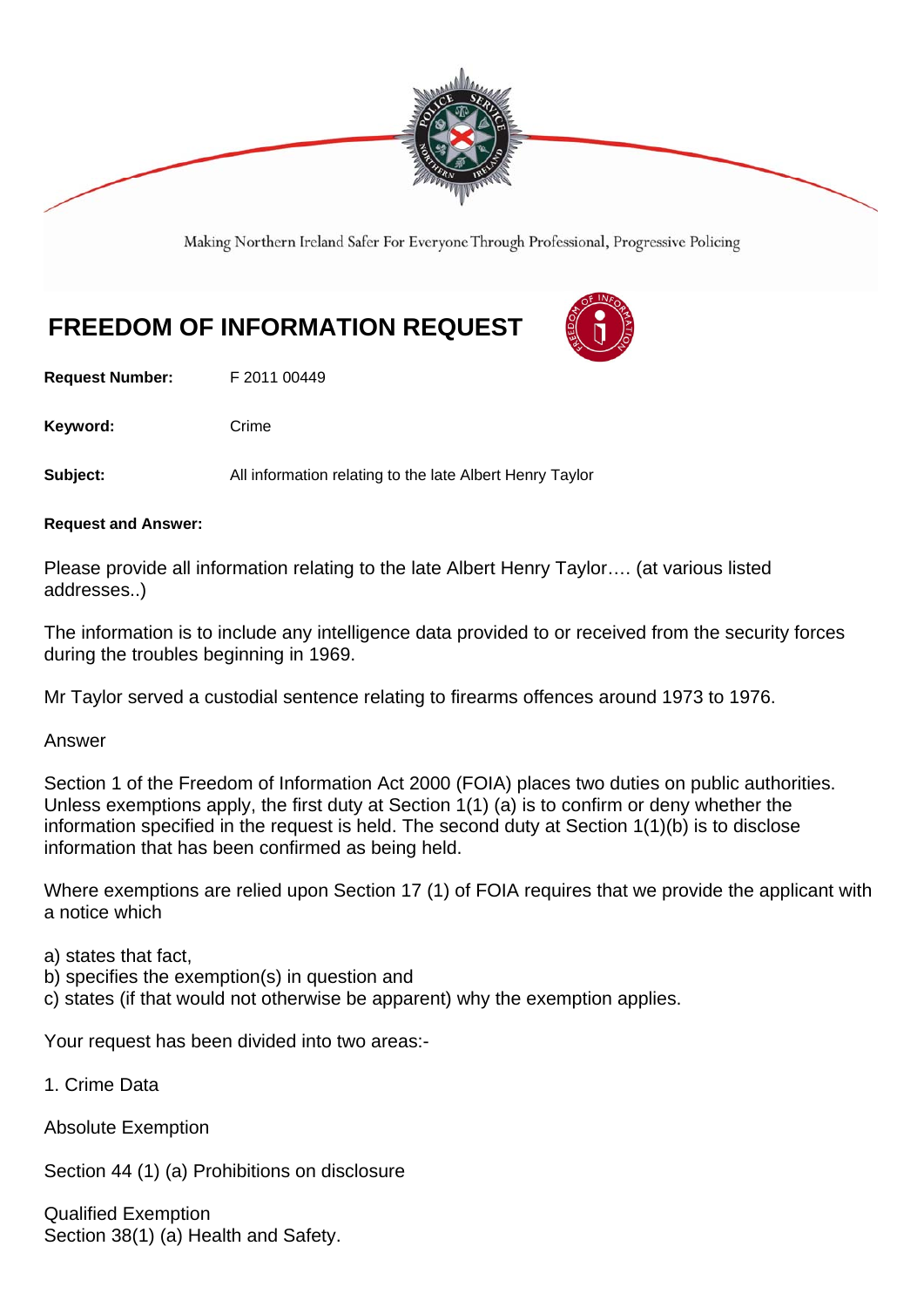Section 44 is an absolute exemption and does not require the public interest or harm to be evidenced and articulated to the applicant. However, in this instance an explanation is outlined below. Section 38 is a prejudice based qualified exemption which means that the legislators have identified that the harm (prejudice) in disclosure as well as the public interest considerations need to be evidenced and articulated to the applicant.

## **HARM**

The information requested is personal data that will focus and relate to an individual but as it relates to a deceased person the legal obligations found within the Data Protection Act 1998 will therefore not apply.

Despite this, there are a number of points to be considered in a request of this nature. They include whether a duty of confidentiality could survive Albert Henry Taylor's death, the rights available to any next of kin or close family relatives and the impact any release will have on the health and wellbeing of any next of kin or relatives.

**Section 38(1) (a) Health and Safety** exempt information whose disclosure would or would be likely to endanger the physical or mental health or the safety of any individual (for example by means of shock or distress).

It is possible that disclosure of this information into the public domain may affect the health of a living relative, i.e. son, daughter, sister etc. This area has been carefully examined by the Information Commissioner and the Information Tribunal who have provided comments and guidance. It is accepted that a duty of confidentiality does continue after the death of an individual.

You have highlighted within your request submission, "Mr Taylor served a custodial sentence relating to firearms offences around 1973 to 1976" and you have provided a number of addresses where he lived. Police will always be conscious of the fact that surviving relatives of a deceased person may or may not be aware of the facts you refer to, which of course may also be incorrect. Any disclosure by the PSNI under Freedom of Information legislation will be released to the world at large and also published on the Police Service Northern Ireland (PSNI) disclosure log for anyone to view. Most family members will not find this appropriate or acceptable.

Publication of such detailed information could lead to unnecessary distress and hurt which will impact on a family member's health and well being. Public interest is another issue to be examined and in this instance I do not believe there is any public interest in disclosing or confirming the information you refer to. Even the disclosure of historical conviction data of persons involved in high profile criminal offences which are subject to high media attention will always be subject to public interest.

**Section 44 (1) (a)** exempt information where disclosure is prohibited by or under any enactment, including the Human Rights Act 1998 (the "HRA"). If disclosure of information relating to a deceased person would breach the right to a private and family life of a living person (as protected by Article 8 of the European Convention on Human Rights), it will be exempt under Section 44.

The PSNI have no evidence to the contrary, and therefore are satisfied there are surviving family members of Albert Henry Taylor. You have listed your name as Robert Taylor but the PSNI has no means to verify your identity or your relationship / association with Albert Henry Taylor. Police can also assume there are additional living relatives of Albert Henry Taylor who could be sufficiently adversely affected by the release of such information and this will justify the application of s.44 (statute bars) in relation to the Human Rights Act.

Any living family members have a right to privacy and that should include sensitive data about their next of kin or living relatives. As highlighted within the initial FOI response in R (On the application of Ellis) v The Chief Constable of Essex Police (2003), Publication of the Name and Conviction Details,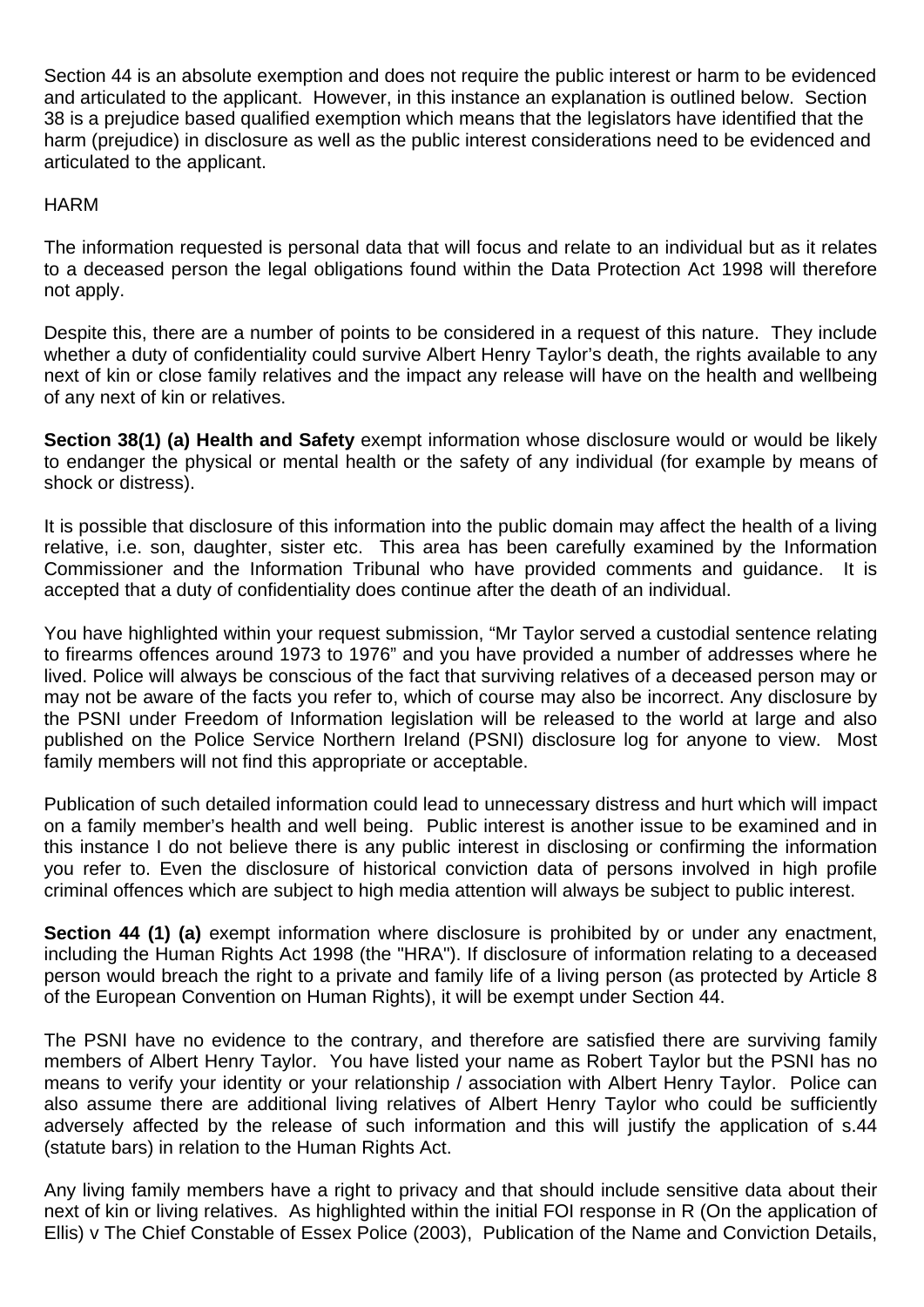interference with the right to respect for privacy under Article 8 ECHR was considered. What is very relevant in that case is that in judgement the Lord Chief Justice of England and Wales commented that "the family and child of the individual also had rights under Art.8 which might be violated by such disclosure". Although that case refers to the conviction data of a living individual it is being used by the PSNI to support that of a deceased person.

#### **Balance**

In conclusion, I must reiterate that any request made under the Freedom of Information Act 2000 (FOIA) will be treated as applicant blind. Although the public authority will have a name and address for correspondence this is not an overriding factor in arriving at any decision to release information.

Disclosure under FOI is into the public domain and although you have listed your name as Robert Taylor, the FOI legislation does not require that this information be verified and the PSNI will not seek to do so due to the very fact that any information to be released must be suitable for public consumption. Therefore, PSNI consider that it would not be in the public interest to release the requested information.

In accordance with the act, this letter represents a Refusal Notice for this particular part of your request.

2. Intelligence Data

The PSNI can neither confirm nor deny that it holds any further information you have requested.

Absolute Exemption Section 23 (5) Information supplied by, or concerning , certain security bodies

Qualified Exemptions Section 24 (2) National Security. Section 26 (3) Defence. Section 30 (3) Investigations. Section 31 (3) Law enforcement.

Section 23 (5) is an absolute exemption and therefore I am not required to comment any further.

However Sections 24 (2), 26 (3), 30 (3) and 31(3) are qualified which means I am required to conduct a public interest test in relation to their usage in neither confirming nor denying the existence of any information.

Harm.

The PSNI's overall policing functions are governed by the Police (Nl) Act 2000. The act states "it shall be the general duty of police officers –

- (a) to protect life and property;
- (b) to preserve order;
- (c) to prevent the commission of offences;
- (d) where an offence has been committed, to take measures to bring the offender to justice."

"Intelligence data provided to or received from the security forces", would constitute national security information, and may include information which relates to one or more of the bodies listed at section 23(3) of the Act. Guidance from the ICO notes that a wide interpretation can be applied to the term 'national security', identifying that national security interests go beyond directly preventing attacks on the UK to include the safety of UK citizens abroad and the protection of the democratic constitution. Significantly, the guidance explicitly recognises the effective operation of national security bodies as being in the interests of national security, and it is this that I consider to be the key factor in the application of the section 23(5) and section 24(2) exemptions in this instance.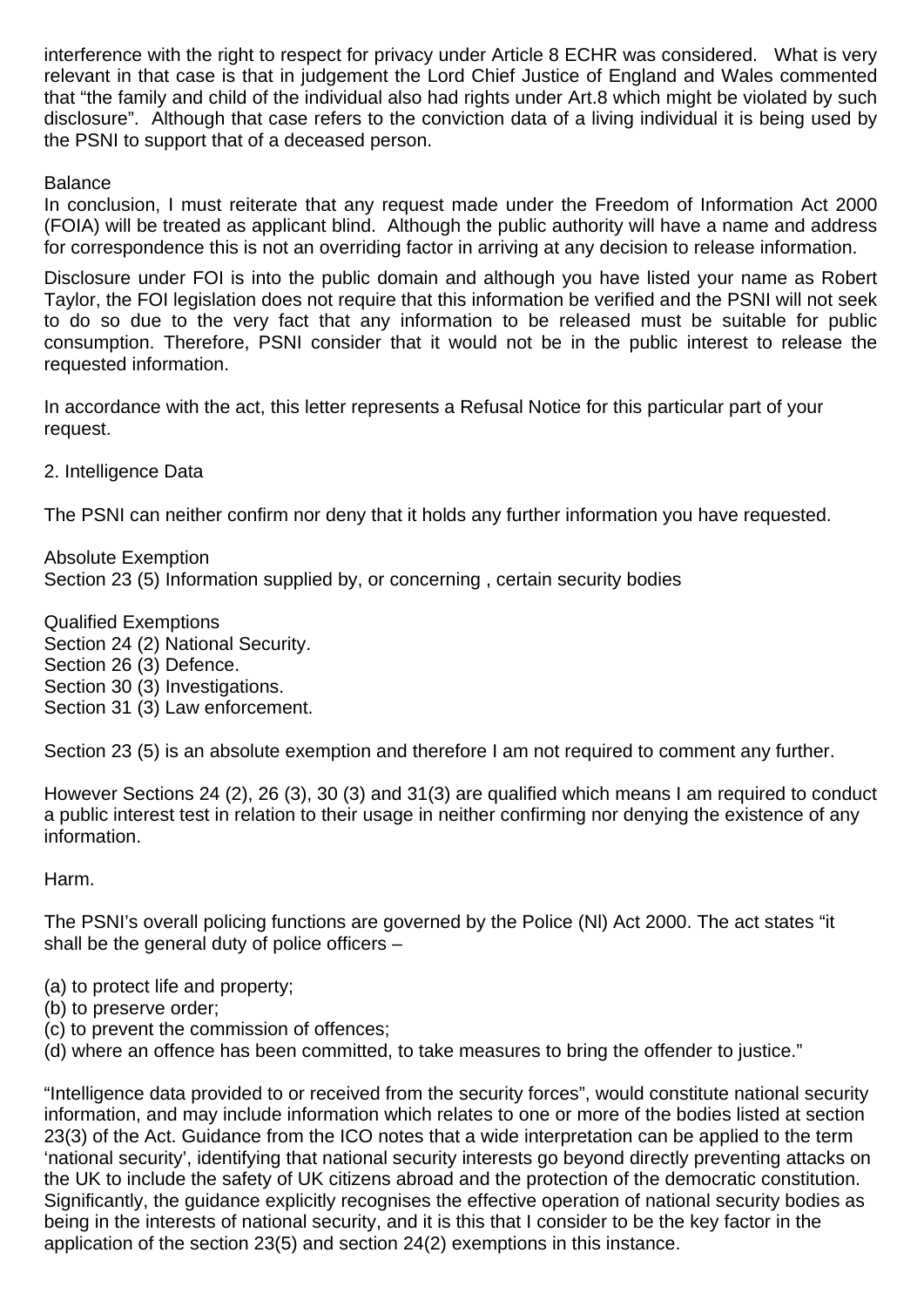To demonstrate how this would occur in practice, I will review the range of possible responses that may be put forward as a result of a request for Intelligence data about a named individual. Possible responses are as follows:

- Intelligence Branch holds no information, and they respond by confirming this. Therefore, the inference is that no security bodies has or had involvement with the individual and no information has been shared with them.
- Intelligence Branch holds information which comes from/relates to a section 23 body, and they respond by exempting the information by virtue of section 23 only (as section 23 and 24 cannot be applied to the same information unless in the application of a neither confirm nor deny response). This clearly indicates that information has been shared with a security body and that the information clearly relates to them.
- Intelligence Branch holds information, and they respond by exempting the information by virtue of section 24 only. This indicates that while the information falls within the national security remit of Intelligence Branch, in this case, no security body has or had an involvement or interest in the requested information. A similar inference could be drawn if the PSNI responded by applying section 31 only.
- Intelligence Branch holds information, and they disclose it. This would damage national security and law enforcement as it would reveal the extent of the police (and potentially other bodies) knowledge about a given subject.

In summary, to confirm or deny if the requested information is held, whichever course of action is taken, will itself disclose exempt information, and will result in damage to national security and law enforcement as confirming or denying whether information is held would give an indication of the interest of the police and potentially of a security body, now or in the past, in the requested information.

# **Public Interest Test. Sec 24(2) National Security.**

#### *Factors favouring confirmation or denial* :

Confirming or denying that these powers have been used would increase public scrutiny of police actions and in turn hold the police service to account.

Confirmation as to whether the information is or isn't held could provide a better awareness to the general public that the use of police funds is being dealt with appropriately.

#### *Factors not favouring confirmation or denial*:

Confirming or denying whether information is held would damage national security as it would reveal the level of police interest in a specific individual.

NCND must be applied consistently. In order for the police and other bodies to protect national security they must be able to maintain secrecy around specific targets of interest (whether these be people, properties etc). A confirmation or denial in this case would undermine future NCND responses by enabling comparisons between responses to be made.

## **Sect 26(3) Defence**

*Factors favouring confirmation or denial* 

Confirming or denying whether security forces and the police service share information in such situations would enable the public to have a better understanding as to the level of engagement that may exist between partner agencies.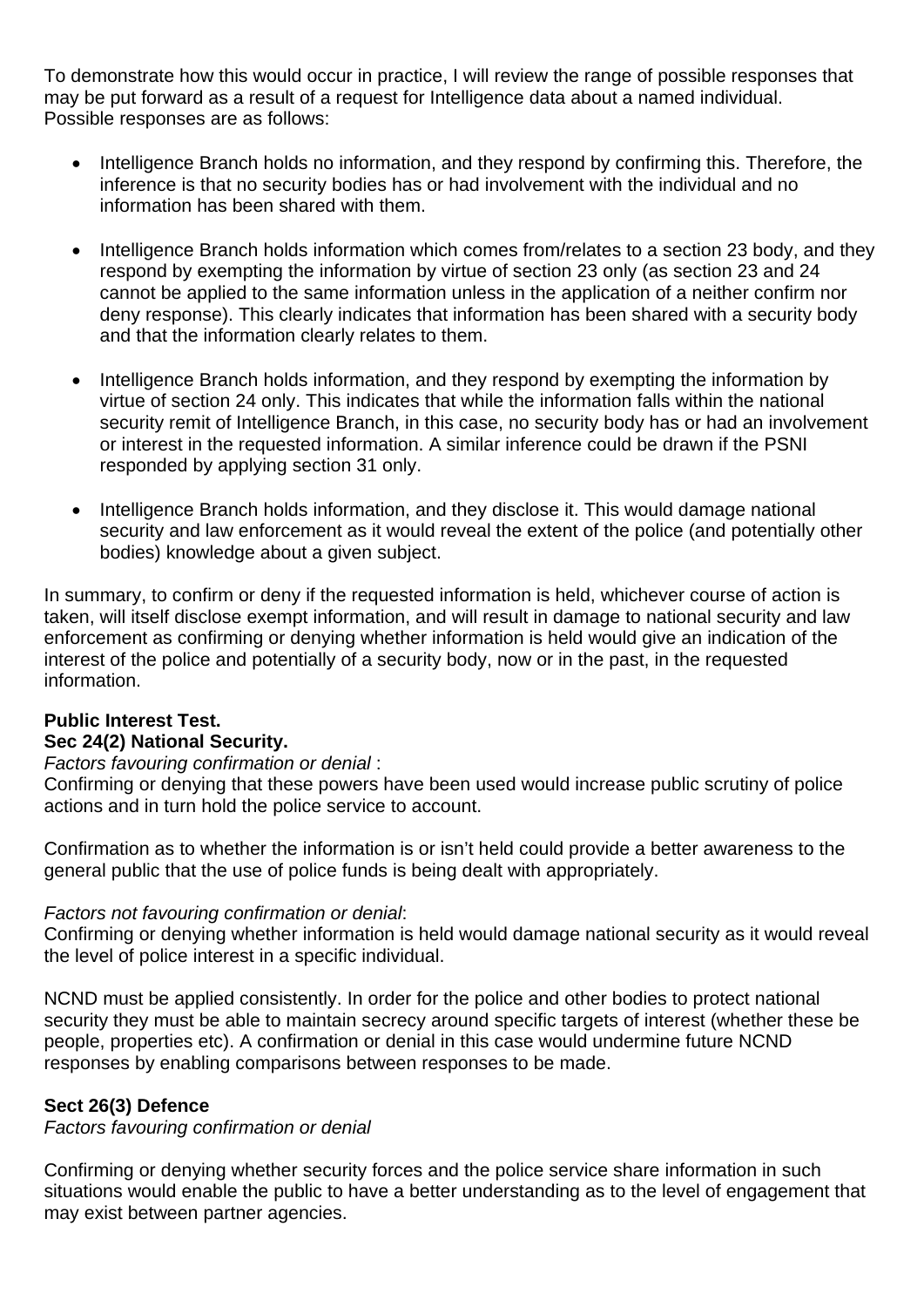Confirming or denying if information is or is not held would reveal the level of security interest in a specific individual.

# **Sec 30 (3) Investigations.**

## *Factors favouring confirmation or denial*

The PSNI is charged with enforcing the law, preventing and detecting crime and protecting the communities we serve. Whilst there is a public interest in the transparency of police investigations and providing assurance that the PSNI is appropriately and effectively dealing with investigations, there is also a strong public interest in maintaining confidence in the PSNI with regard to its handling of investigations which PSNI has a duty to conduct. Confirmation as to whether the information is or isn't held could provide a better awareness to the general public that the use of police funds is being dealt with appropriately.

# *Factors not favouring confirmation or denial:*

Routine confirmation or denial about the level of intelligence data held could seriously undermine any investigation and prejudice the detection of crime and prosecution of offenders.

If the information were held it would be held for the purposes of investigations to determine whether offences had been committed and therefore clearly falls within the class of information provided by this exemption.

PSNI will be less effective in preventing and detecting crime. It is only by the consistent application of a neither confirm nor deny approach that this situation can be avoided. This again impacts on the ability and efficiency of PSNI to perform their statutory duties.

The importance of, and public interest in, protecting the working relationship between the security bodies and Intelligence Branch by maintaining the application of the neither confirm nor deny approach to certain requests – on one level, any breakdown in this relationship undermines the protection of national security; on another, it means that it will be more difficult for PSNI to conduct investigations. Any drop in efficiency or capability by the police service as a result of such disclosures would contribute to the likelihood that threats to national security and investigations and proceedings would be successfully realised.

# **Sec 31(3) Law Enforcement**.

#### *Factors favouring confirmation or denial*  Better awareness may lead to improved information in the public domain.

## *Factors not favouring confirmation or denial*

PSNI consider, because of the prejudice that would be likely to be caused by providing a response that confirms or denies that the requested information is held, would reveal exempt information relating to the involvement or otherwise of a security body. This in itself will impact on the law enforcement role of Intelligence Branch.

For Intelligence Branch, safeguarding national security equates directly to 'law enforcement', as it is within this remit that they exercise their statutory duty and powers. Intelligence Branch gather intelligence and evidence with a specific view to preventing crimes from taking place and identifying and arresting those who have committed criminal acts.

The public will always be interested in knowing that police investigations are being carried out efficiently and effectively. However routine confirmation or denial about the level of information held or not held in a police investigation could seriously undermine PSNI's future law enforcement capabilities.